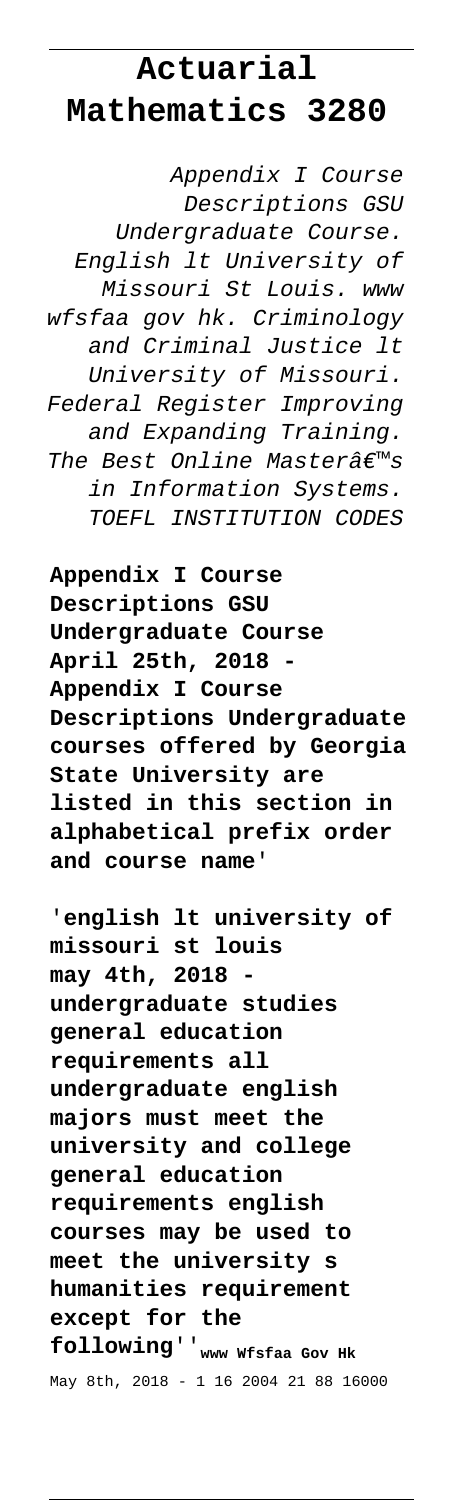12 29 2005 4 24 2004 21 24 16000 12 29 2005 11 18 2003 21 73000 12 29 2005 1 16 2004 21 36 21000 9 23 2009 1 16 2004 21 36 21000 12 29 2005 4 24 2004'

'**Criminology and Criminal Justice lt University of Missouri** May 10th, 2018 - Graduate Studies

Master of Arts in Criminology and

Criminal Justice The department offers

a Master of Arts degree in Criminology

and Criminal Justice which provides

students with advanced theoretical and